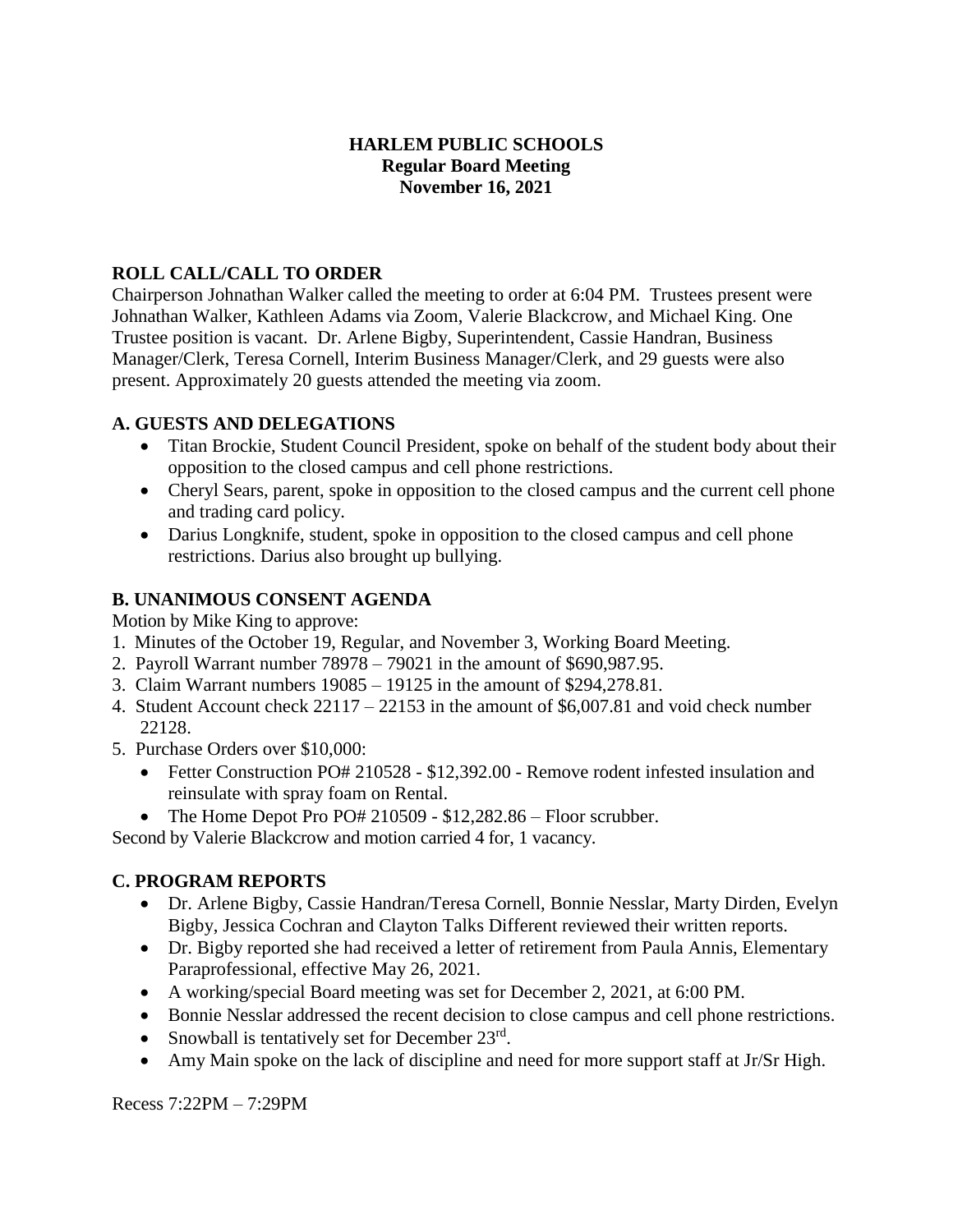### **D. TRUSTEE REGISTRATION/VACANCY**

- Due to the resignation of Trustee Clayton Talks Different at the October 12, 2021 Special Board Meeting, the board conducted interviews for three prospective candidates.
- Motion by Kathleen Adams to appoint John Young to serve as a trustee until the next regularly scheduled election (May 2022). Second by Mike King and motion carried 3 for, 1 against (Blackcrow), 1 vacancy.
- Oath of Office for Trustee Appointment was administered by Cassie Handran, District Clerk.
- Mr. Young will begin his duties at the next school board meeting.

### **E. AGREEMENT WITH YELLOWSTONE BOYS AND GIRLS RANCH REGARDING CSCT**

No action was taken until legal advice on the contract is received.

# **F. POTENTIAL ACQUISITION OF PROPERTY**

No action was taken as the owner withdrew offer.

# **G. BANK RESOLUTION**

Motion by Valerie Blackcrow to remove Briayan Flores from all accounts at Bank of Harlem and to adopt resolutions for the following Bank of Harlem accounts:

- o School District #12 Petty Cash Account.
- o Harlem Student Association account.
- o Flexible Benefit Account

Second by Mike King and motion carried 4 for, 1 vacancy.

# **H. RESCIND OFFER FOR JR/SR HIGH LIBRARIAN**

Motion by Mike King to rescind offer for Jr/Sr High Librarian, Cynthia Drake, who was hired at the August 31, 2021 Special Board Meeting, but has yet to report to work. Second by Valerie Blackcrow and motion carried 4 for, 1 vacancy.

### **I. CONSIDERATION FOR ISSUANCE OF CONTRACT FOR 2021-22 COACHES/EXTRA-CURRICULAR/MENTOR/MENTEE POSITIONS**

- Motion by Mike King to hire the following Mentor/Mentee for 21-22 SY, per the CBA: Jenna Kittson, Mentor - Alicia Noel, Mentee. Second by Valerie Blackcrow and motion carried 4 for, 1 vacancy.
- Motion by Mike King to hire Kayla Messerly as Asst. Girls Basketball coach for SY 2021-22 per the CBA, with the district reserving the right to withdraw the offer based upon the results of the background check. Second by Valerie Blackcrow and motion **failed** 2 for, 2 against (Walker, Adams), 1 vacancy.
- Due to one of the interviewees being related to a Board member, the Board will wait to take action on the Asst. Wrestling Coach positions to allow time for the required nepotism posting.